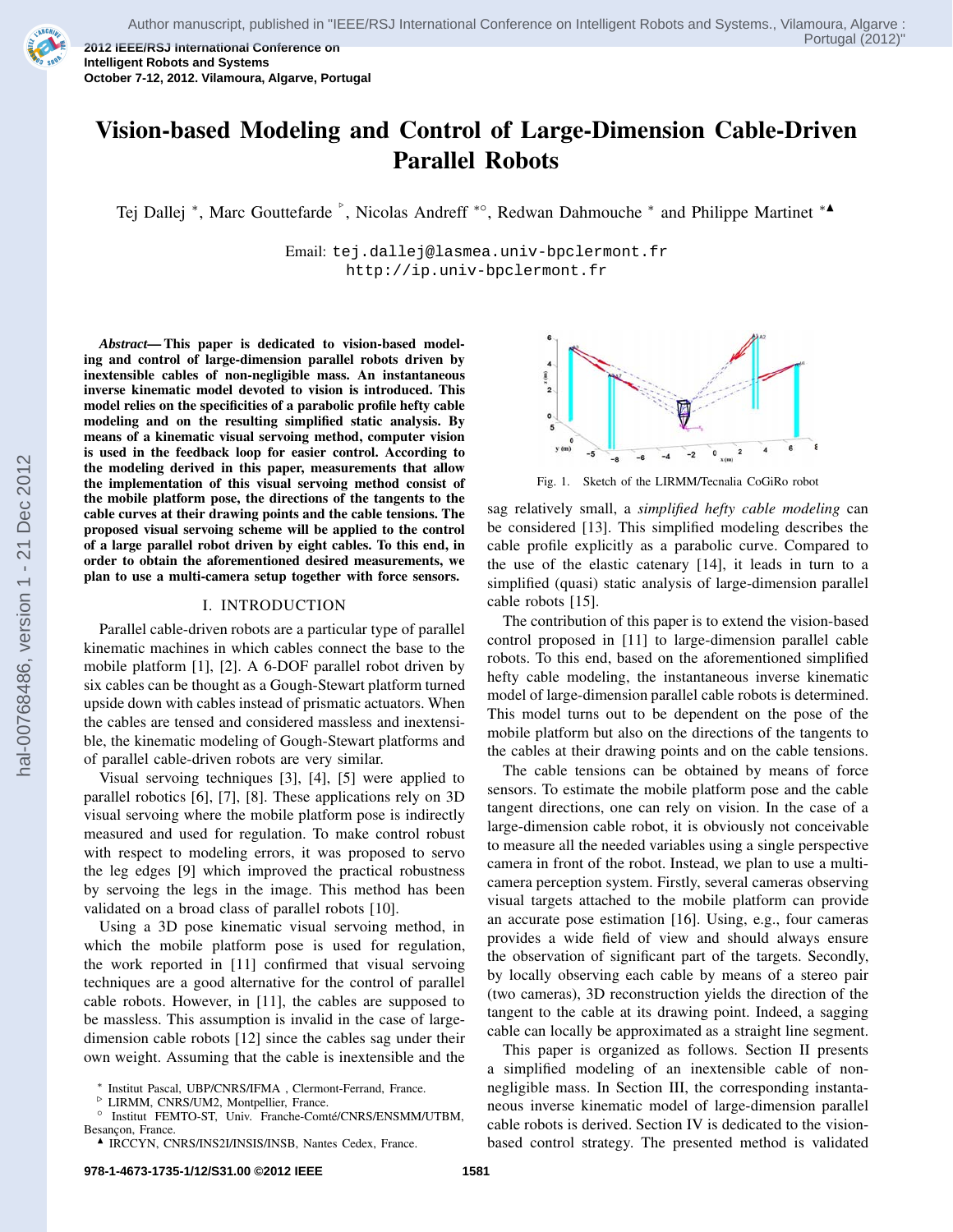on the simulator of the parallel CoGiRo cable robot in Section V. Conclusions are finally drawn in Section VI.

# II. MODEL OF CABLE WITH NON-NEGLIGIBLE MASS DEVOTED TO VISION

Throughout the paper, the notations given in Table I will be used.

- $i = 1...k$  denotes the driving cables, where k is the number of cables.
- Boldface characters denote vectors. Unit vectors are underlined.
- $\mathcal{F}_{Ai} = (\mathbf{A}_i, \underline{\mathbf{x}}_{Ai}, \underline{\mathbf{y}}_{Ai}, \underline{\mathbf{z}}_{Ai}), \mathcal{F}_b = (\mathbf{O}, \underline{\mathbf{x}}_b, \underline{\mathbf{y}}_b, \underline{\mathbf{z}}_b)$  and  $\mathcal{F}_e =$  $(\mathbf{E}, \mathbf{x}_e, \mathbf{y}_e, \mathbf{z}_e)$  denote the cable *i*, base and end-effector reference frames, respectively.
- $\mathcal{F}_f = (\mathbf{O}_f, \mathbf{\underline{x}}_f, \mathbf{\underline{y}}_f, \mathbf{\underline{z}}_f)$  is a fixed reference frame attached to the base of the robot. It can be a camera reference frame (eye-to-hand) or a pattern reference frame (eye-in-hand).
- $\mathcal{F}_m = (\mathbf{m}, \mathbf{\underline{x}}_m, \mathbf{\underline{y}}_m, \mathbf{\underline{z}}_m)$  is a mobile reference frame attached to the mobile platform.
- $\mathcal{F}_p = (\mathbf{O}_p, \underline{\mathbf{x}}_p, \underline{\mathbf{y}}_p, \underline{\mathbf{z}}_p)$  is the reference frame attached to the pattern.
- In the case of multiple cameras,  $\mathcal{F}_{cj} = (\mathbf{O}_{cj}, \underline{\mathbf{x}}_{cj}, \underline{\mathbf{y}}_{cj}, \underline{\mathbf{z}}_{cj})$ is the reference frame attached to the camera j,  $j = \tilde{1}...r$ , r is the number of cameras.
- $\overrightarrow{y}$  v is vector v expressed in  $\mathcal{F}_j$ .
- $\mathcal{F}_{j^*}$  is the desired position and orientation of  $\mathcal{F}_j$ .
- $q$  is the norm of the gravity acceleration vector.
- $q_i$  defines the motorized joint angle i.
- $\rho_0$  is the linear mass density of cable *i*.
- $L_i$  is the length of cable i supposed to be massless (straight line segment).
- $l_i$  is the length of inextensible cable i with non-negligible mass (with the parabolic profile modeling).
- $\mathbf{A}_i = (A_{ix} A_{iy} A_{iz})^T$  and  $\mathbf{B}_i = (B_{ix} B_{iy} B_{iz})^T$  are the two extremities of the sagging part of cable  $i$ .
- $\underline{\mathbf{u}}_i = (u_{ix} \quad u_{iy} \quad u_{iz})^T$  is the unit vector pointing from  $A_i$  to  $B_i$ .
- $\vartheta_{Ai} = \vartheta_{Ai} \underline{u}_{Ai} = (\vartheta_{Aix} \vartheta_{Aiy} \vartheta_{Aiz})^T$  is the force in the cable at point  $A_i$ . The norm and direction of this force are the tension  $\vartheta_{Ai}$  and the unit vector  $\underline{\mathbf{u}}_{Ai}$ , respectively.
- $\vartheta_{Bi} = \vartheta_{Bi} \underline{\mathbf{u}}_{Bi} = (\vartheta_{Bix} \vartheta_{Biy} \vartheta_{Biz})^T$  is the force in the cable at its attachment point  $B_i$ . The norm and direction of this force are the tension  $\vartheta_{Bi}$  and the unit vector  $\underline{\mathbf{u}}_{Bi}$ respectively.
- $\bullet$   ${}^{i}\mathbf{T}_{j}$  =  $\mathbf{R}_j \ \mathbf{0}$  $\begin{pmatrix} \mathbf{R}_j & \mathbf{i} \ \mathbf{t}_j \\ \mathbf{0} & \mathbf{1} \end{pmatrix}$  is the homogeneous matrix associated to the rigid transformation from  $\mathcal{F}_i$  to  $\mathcal{F}_j$ .
- ${}^{j} \tau_i = \begin{pmatrix} {}^{j} \mathbf{V}_i & {}^{j} \mathbf{\Omega}_i \end{pmatrix}^T$  is the Cartesian velocity (linear and
- angular velocities) of the origin of  $\mathcal{F}_i$  expressed in  $\mathcal{F}_j$ . •  $M^+$  is the pseudo-inverse of M.
- $[a]_{\times}$  is the cross-product matrix associated with vector a.
- $\widehat{M}$  is the estimation of M based on measurements.

# TABLE I

#### NOTATIONS USED THROUGHOUT THE PAPER

Fig. 2 shows the profile of a cable with non-negligible mass. In static loading conditions, it lies in the vertical plane  $\Pi_i$  containing  $\mathbf{A}_i$  and  $\mathbf{B}_i$ . The reference frame  $\mathcal{F}_{Ai}$  attached to  $\Pi_i$  is obtained from frame  $\mathcal{F}_b$  by a rotation of angle  $\gamma_i$ around the z axis  $(\underline{\mathbf{z}}_b = \underline{\mathbf{z}}_{Ai}$  being vertical).

Given  ${}^b \underline{\mathbf{u}}_i = ({}^{-b}u_{ix} - {}^b u_{iy} - {}^b u_{iz})^T$ , the angle  $\gamma_i$  can be computed as:

$$
\gamma_i = \tan^{-1}\left(\frac{b_{uij}}{b_{uix}}\right) \tag{1}
$$



Fig. 2. Static equilibrium of cable  $i$ , with non-negligible mass.

A simplified modeling of an inextensible hefty cable [13] is used in this paper. This model is obtained from the elastic catenary modeling [14], [15]. It results in a parabolic cable profile equation, expressed in frame  $\mathcal{F}_{Ai}$ , which is given by:

$$
z_i = -\frac{\rho_0 g L_i}{2^{Ai} \vartheta_{Bix}^{Ai} B_{ix}} x_i (^{Ai} B_{ix} - x_i) + x_i \tan(\beta_{0i}) \quad (2)
$$

where  $x_i$  and  $z_i$  are the coordinates in frame  $\mathcal{F}_{Ai}$  of cable point  $S_i$  (see Fig. 2).

The angle  $\beta_{0i}$  between  $\underline{\mathbf{u}}_i$  and  $\underline{\mathbf{x}}_{Ai}$  (Fig. 2) can be written as:

$$
\beta_{0i} = \tan^{-1}\left(\frac{Ai_{B_{iz}}}{Ai_{B_{ix}}}\right) \tag{3}
$$

## *A. Tangents to the cable profile*

The slope of the tangents to the cable profile (Eq. (2)) at points  $B_i$  and  $A_i$  (see Fig. 2) can be computed using  $\frac{dz_i}{dx_i}$   $\left(x_i = B_{ix}\right)$  =  $\tan(\beta_i)$  and  $\frac{dz_i}{dx_i}$   $\left(x_i = 0\right)$  =  $\tan(\alpha_i)$ , respectively.

According to (2), one can write:

$$
\begin{cases}\n\tan(\beta_i) = \frac{A^i \vartheta_{Biz}}{Ai \vartheta_{Bix}} = \tan(\beta_{0i}) + \frac{\rho_0 g L_i}{2^{Ai} \vartheta_{Bix}} \\
\tan(\alpha_i) = \frac{A^i \vartheta_{Aiz}}{A^i \vartheta_{Aix}} = \tan(\beta_{0i}) - \frac{\rho_0 g L_i}{2^{Ai} \vartheta_{Bix}}\n\end{cases}
$$
\n(4)

Since  $^{Ai}\vartheta_{Aix} = -^{Ai}\vartheta_{Bix}$  (as the only external loading applied to the cable between  $A_i$  and  $B_i$  is the cable weight) and introducing  $^{Ai}\underline{\mathbf{u}}_i = ( \cos(\beta_{0i}) \quad 0 \quad \sin(\beta_{0i}) \quad )^T$ , one can compute:

$$
\begin{cases}\nA^{i} \boldsymbol{\vartheta} \mathbf{B}^{i} = \frac{A^{i} \boldsymbol{\vartheta}_{Bix}}{\cos(\beta_{0i})} A^{i} \underline{\mathbf{u}}_{i} + \frac{\rho_{0} g L_{i}}{2} A^{i} \underline{\mathbf{z}}_{Ai} \\
A^{i} \boldsymbol{\vartheta}_{\mathbf{A}^{i}} = -\frac{A^{i} \boldsymbol{\vartheta}_{Bix}}{\cos(\beta_{0i})} A^{i} \underline{\mathbf{u}}_{i} + \frac{\rho_{0} g L_{i}}{2} A^{i} \underline{\mathbf{z}}_{Ai}\n\end{cases}
$$
\n(5)

It is important to note that the last equation can be expressed in any Euclidean reference frame. In the general case, we can write:

$$
\begin{cases} \n\vartheta_{\mathbf{B}i} = \mathbf{u}_{Bi} = \mathbf{u}_i + \mathbf{u}_{\rho_i} \\ \n\vartheta_{\mathbf{A}i} = \mathbf{u}_{Ai} = -\mathbf{u}_i + \mathbf{u}_{\rho_i} \n\end{cases} \n\tag{6}
$$

where 
$$
\mathbf{u}_i = \frac{A^i \vartheta_{Bix}}{\cos(\beta_{0i})} \underline{\mathbf{u}}_i
$$
,  $\mathbf{u}_{\rho_i} = \frac{\rho_0 g L_i}{2} \underline{\mathbf{z}}_{Ai}$ .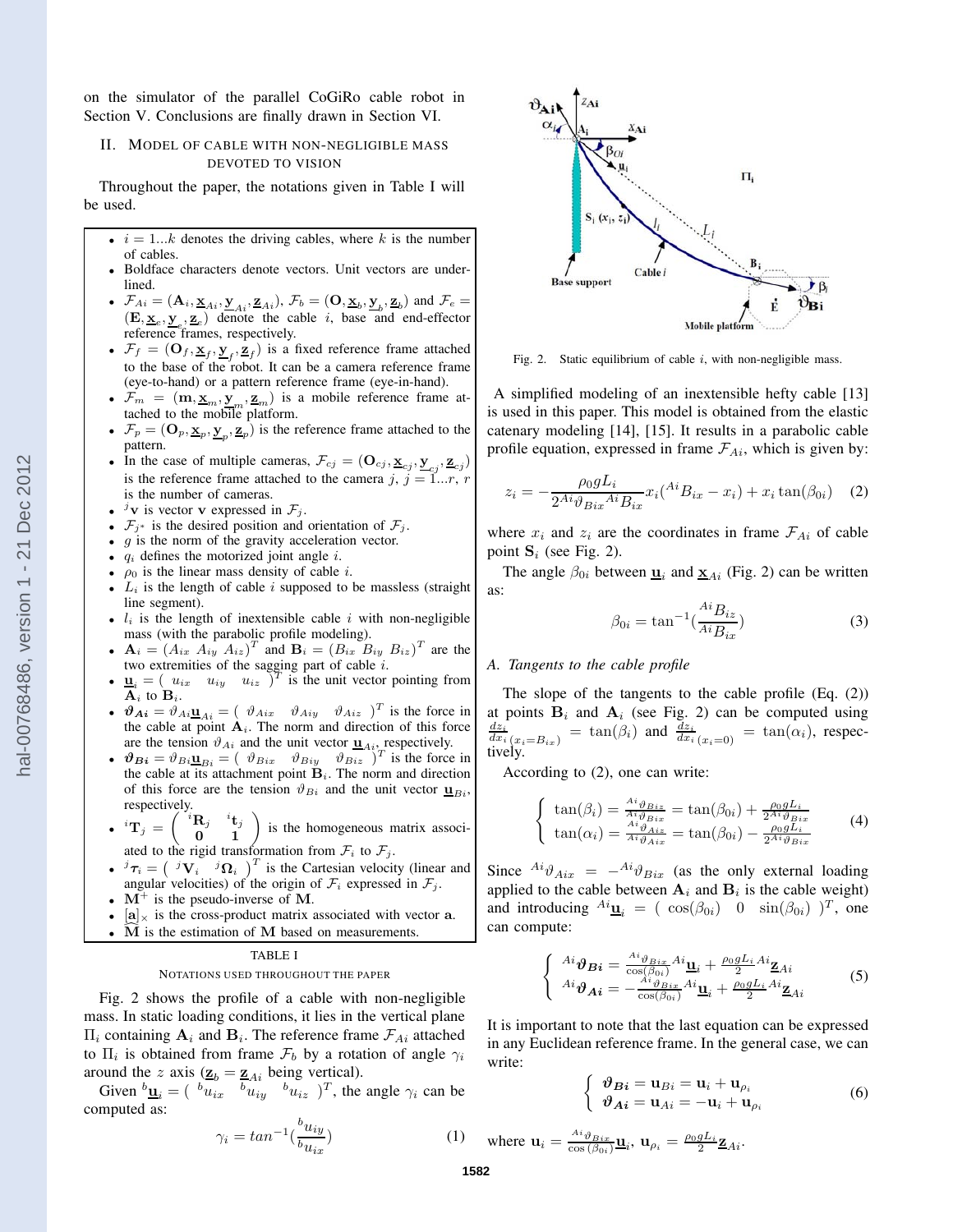#### *B. Inverse kinematics*

The inverse kinematics gives the length of each cable for a given pose of the platform. Using the cable profile of Eq. (2), one can compute the cable length by integrating a cable length element [15]:

$$
l_i = \int_0^{A_i} B_{ix} \sqrt{1 + \left(\frac{dz}{dx}\right)^2} dx
$$
  
= 
$$
{}^{Ai}B_{ix} \frac{c_{1i}k_{1i} - c_{2i}k_{2i} + ln(\frac{c_{1i} + k_{1i}}{c_{2i} + k_{2i}})}{2r_i}
$$
 (7)

where  $r_i = \frac{\rho_0 g L_i}{Ai \theta_{Bix}}, k_{1i} = \tan(\beta_{0i}) + \frac{r_i}{2}, k_{2i} = \tan(\beta_{0i}) - \frac{r_i}{2},$  $c_{1i} = \sqrt{1 + k_{1i}^2}$  and  $c_{2i} = \sqrt{1 + k_{2i}^2}$ .

# III. VISION-BASED KINEMATICS

The instantaneous inverse kinematic model of a parallel robot driven by cables relates the Cartesian velocity  $\tau_e$  of the mobile platform to the time derivative  $\mathbf{i} = (i_1 \dots i_k)^T$ of cable length vector. The Cartesian velocity of the mobile platform expressed in a fixed reference  $\mathcal{F}_f$  is  $^f\tau_e = ^f\tau_{e/f}$  $(\begin{array}{cc} f\mathbf{V}_{e/f} & f\mathbf{\Omega}_{e/f} \end{array})^T$ .

The time derivative of (7) provides:

$$
\dot{l}_i = \mathbf{N}_i \begin{pmatrix} \phantom{-}Ai\dot{\mathbf{B}}_i \\ \phantom{-}Li \\ \phantom{-}Ai\dot{\vartheta}_{Bix} \end{pmatrix} \tag{8}
$$

where

•  $N_i = (N_{i1} \ 0 \ N_{i2} \ N_{i3} \ N_{i4})$ 

• 
$$
N_{i1} = \frac{l_{i}r_{i} - (c_{1i} - c_{2i})^{Ai}B_{iz}}{r_{i}^{A^{i}B_{ix}}}
$$
,  $N_{i2} = \frac{c_{1i} - c_{2i}}{r_{i}}$ ,  $N_{i3} = \frac{-2l_{i} + (c_{1i} + c_{2i})^{Ai}B_{ix}}{2L_{i}}$  and  $N_{i4} = \frac{2l_{i} - (c_{1i} + c_{2i})^{Ai}B_{ix}}{2^{Ai}\theta_{Bix}}$ 

The terms  $^{Ai}\dot{\mathbf{B}}_i$ ,  $\dot{L}_i$  and  $^{Ai}\dot{\vartheta}_{Bix}$  in (8) can be expressed as the product of their associated interaction matrices  $D_{Bi}$ ,  $D_{Li}$ and  $\mathbf{D}_{si}$  by  ${}^f\tau_e$ , so that (8) becomes:

$$
\dot{l}_i = \mathbf{D}_i{}^f \boldsymbol{\tau}_e \tag{9}
$$

where  $D_i = N_i$  $\begin{pmatrix} \mathbf{D}_{Bi} \\ \mathbf{D}_{Li} \\ \mathbf{D}_{si} \end{pmatrix}$ , the expression of  $\mathbf{D}_{Bi}$ ,  $\mathbf{D}_{Li}$  and  $D_{si}$  being derived in the next subsections.

In the case of an inextensible cable, time derivative of the motorized joint angle vector q of the robot is linearly related to the time derivative of the cable length vector and can be computed as  $\dot{\mathbf{q}} = \frac{1}{r_c} \dot{\mathbf{l}}$ , where  $r_c$  is the radius of the drums collecting the cables. Therefore, the instantaneous inverse kinematic model associated with the motorized joint angle vector q can be written as:

$$
\dot{\mathbf{q}} = \frac{1}{r_c} \mathbf{D}_a{}^f \boldsymbol{\tau}_e \tag{10}
$$

where  $D_a$  is the compound matrix containing the matrices  $$ 

# *A.* Expression of  $D_{Li}$

According, e.g., to [2], [11], the expressions of the time derivatives of  $L_i$  and  $\frac{f_{\text{u}_i}}{g}$  (case of an inextensible and massless cable) are:

$$
\dot{L}_i = \mathbf{D}_{Li}{}^f \boldsymbol{\tau}_e \tag{11}
$$

where  $\mathbf{D}_{Li} = f \underline{\mathbf{u}}_i^T ( \mathbf{I}_3 - [f \mathbf{R}_e^e \mathbf{B}_i] \times )$ , and:  $^f \underline{\dot{\mathbf{u}}}_i = \mathbf{D}_{ui}{}^f$ 

where 
$$
\mathbf{D}_{ui} = \frac{1}{Li}(\mathbf{I}_3 - {}^f \underline{\mathbf{u}}_i {}^f \underline{\mathbf{u}}_i^T) (\mathbf{I}_3 - [{}^f \mathbf{R}_e {}^e \mathbf{B}_i]_{\times}).
$$

## *B.* Expression of  $\mathbf{D}_{Bi}$

*1)* Angular velocity of  $\mathcal{F}_{Ai}$  expressed in  $\mathcal{F}_f$ : The time derivative of (1) gives:

$$
\dot{\gamma}_i = \mathbf{D}_{0i}{}^b \dot{\underline{\mathbf{u}}}_i = \mathbf{D}_{0i}{}^b \mathbf{R}_f{}^f \dot{\underline{\mathbf{u}}}_i \tag{13}
$$

 $(12)$ 

where  $\mathbf{D}_{0i} = \frac{1}{bu_{ix}^2 + bu_{iy}^2}$   $\left( \begin{array}{ccc} -bu_{iy} & bu_{ix} & 0 \end{array} \right)$ .

Taking into account the fact that  $f_{\mathbf{Z}_{b}} = f_{\mathbf{Z}_{Ai}}$  and according to (12), the angular velocity of  $\mathcal{F}_{Ai}$  is defined by:

$$
{}^{f}\Omega_{Ai} = \mathbf{D}_{\gamma_i} {}^{f} \boldsymbol{\tau}_e \tag{14}
$$

where  $\mathbf{D}_{\gamma_i} = {}^f \underline{\mathbf{z}}_{Ai} \mathbf{D}_{0i} {}^b \mathbf{R}_f \mathbf{D}_{ui}$ .

2) Inverse kinematic model associated with  $^{Ai}\dot{\mathbf{B}}_i$ :

The time derivative of  $B_i$ , with respect to the fixed reference frame  $\mathcal{F}_f$ , is:

$$
{}^{f}\dot{\mathbf{B}}_{i} = \mathbf{D}_{Bf i} {}^{f} \boldsymbol{\tau}_{e}
$$
 (15)

where  $\mathbf{D}_{Bfi} = ( \mathbf{I}_3 - [^f \mathbf{R}_e^e \mathbf{B}_i]_{\times} ).$ 

In the local frame  $\mathcal{F}_{Ai}$ , the velocity of  $^{Ai}B_i$  has the following form:

$$
^{Ai}\dot{\mathbf{B}}_{i} = {^{Ai}\mathbf{R}_{f}[}^{f}\overrightarrow{\mathbf{A}_{i}\mathbf{B}_{i}}]_{\times}^{f}\Omega_{Ai} + {^{Ai}\mathbf{R}_{f}}^{f}\dot{\mathbf{B}}_{i}
$$
 (16)

Substituting (14) and (15) in (16) gives:

$$
^{Ai}\dot{\mathbf{B}}_{i} = \mathbf{D}_{Bi}{}^{f}\boldsymbol{\tau}_{e}
$$
 (17)

where  $\mathbf{D}_{Bi} = {}^{Ai}\mathbf{R}_{f} ([{}^{f}\overrightarrow{\mathbf{A}_{i}}\overrightarrow{\mathbf{B}}_{i}]_{\times}\mathbf{D}_{\gamma_{i}} + \mathbf{D}_{Bfi}).$ 

# *C. Expression of*  $\mathbf{D}_{si}$

#### *1) Mobile platform static equilibrium:*

One can write the force applied at point  $B_i$  by the cable to the platform as (see Eq.  $(6)$ ):

$$
{}^{f}\mathbf{f}_{Bi} = -{}^{f}\boldsymbol{\vartheta}_{Bi} = -{}^{f}\mathbf{u}_{Bi} \tag{18}
$$

where  $\vartheta_{Bi} \ge 0$  since a cable can only pull on the platform.

Assuming that the moment of  ${}^f{\bf f}_{Bi}$  at point  ${\bf B}_i$  is  $\eta_{Bi} =$ 0, the wrench applied by cable  $i$  at the reference point  $\bf{E}$ , expressed in  $\mathcal{F}_f$ , is:

$$
{}^{f}\mathbf{T}_{i} = \begin{pmatrix} {}^{f}\mathbf{f}_{Bi} \\ {}^{f}\overrightarrow{\mathbf{EB}_{i}} \times {}^{f}\mathbf{f}_{Bi} \end{pmatrix}
$$
 (19)

According to the mobile platform equilibrium, one can write the relationship between the external wrenches  $f\mathcal{T}_{Fe}$  and cable wrenches as:

$$
{}^{f}\mathsf{T}_{Fe} + \sum_{i=1}^{k} ({}^{f}\mathsf{T}_{i}) = \mathbf{0}
$$
 (20)

Assuming that  $f\dot{\top}_{Fe} = 0$  (a pseudo-static case), the time derivative of (20) leads to:

$$
\sum_{i=1}^{k} (f \dot{\mathbf{T}}_i) = \mathbf{0} \tag{21}
$$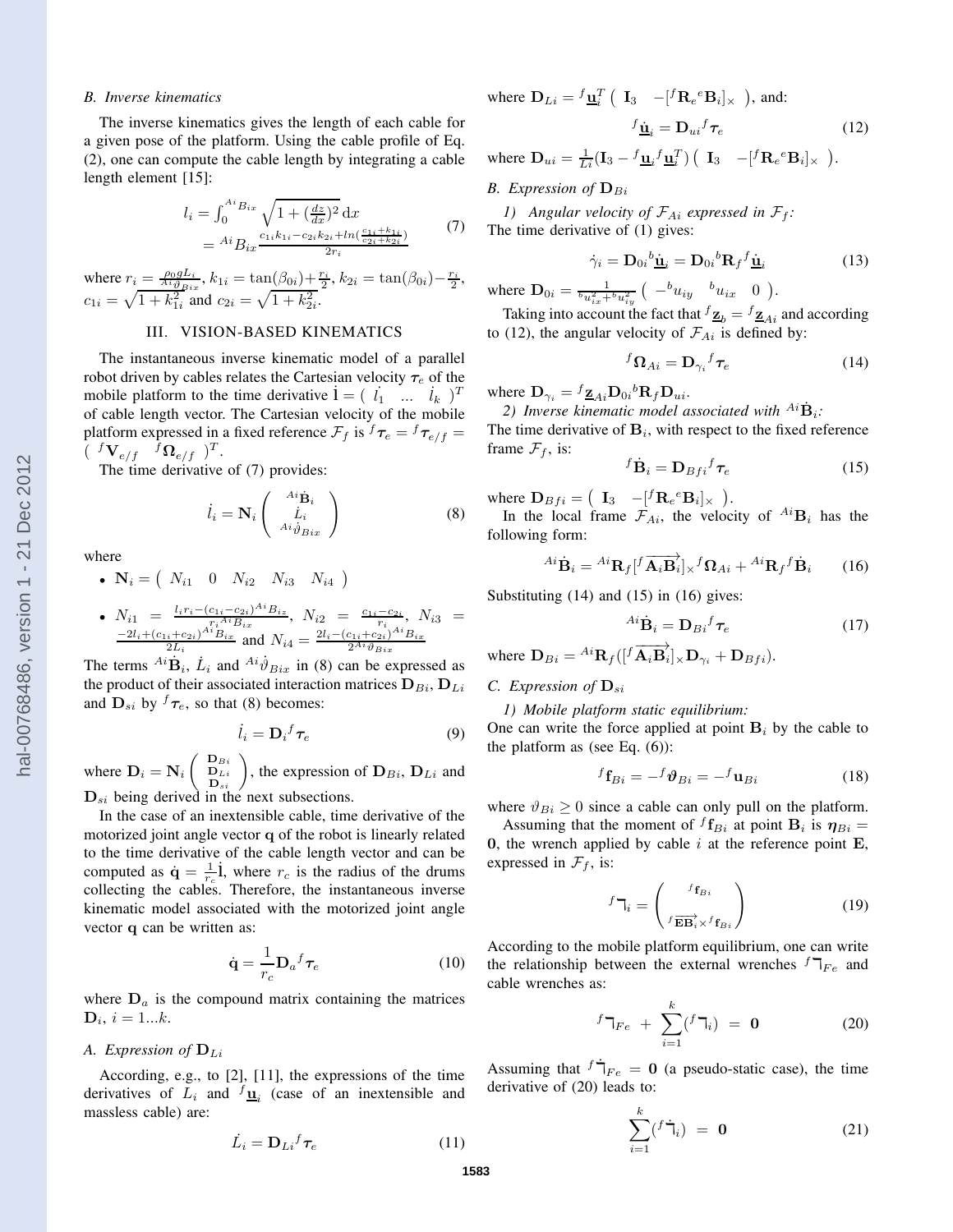where

$$
\dot{\mathbf{H}}_{i} = -\left(\begin{array}{c} f_{\dot{\mathbf{u}}_{Bi}} \\ f_{\overrightarrow{\mathbf{E}}\overrightarrow{\mathbf{B}}_{i} \times} f_{\mathbf{u}_{Bi}+} f_{\overrightarrow{\mathbf{E}}\overrightarrow{\mathbf{B}}_{i} \times} f_{\dot{\mathbf{u}}_{Bi}} \end{array}\right) \tag{22}
$$

At this time, we can write:

 $\overline{f}$ 

$$
f \overrightarrow{\mathbf{EB}}_i = \mathbf{D}_{EBi} f_{\tau_e}
$$
 (23)

where  $\mathbf{D}_{EBi} = \begin{pmatrix} \mathbf{0}_3 & -[^f \mathbf{R}_e{}^e \mathbf{B}_i]_{\times} \end{pmatrix}$ . Therefore (22) becomes:

$$
\dot{\mathbf{T}}_i = -\begin{pmatrix} f_{\dot{\mathbf{u}}_{Bi}} & \\ & -[f_{\mathbf{u}_{Bi}]_{\times} \mathbf{D}_{EBi} f_{\tau_e} + [f_{\overrightarrow{EB}}]_{\times} f_{\dot{\mathbf{u}}_{Bi}} \end{pmatrix} \tag{24}
$$

*2) Time derivative of*  $f_{\mathbf{u}_{Bi}}$ .

The time derivative of (6), expressed in the fixed frame  $\mathcal{F}_f$ , gives:

$$
{}^{f}\dot{\mathbf{u}}_{Bi} = {}^{f}\dot{\mathbf{u}}_{i} + {}^{f}\dot{\mathbf{u}}_{\rho_{i}} \tag{25}
$$

Using (3), the time derivative of  $\beta_{0i}$  can be computed as:

$$
\dot{\beta}_{0i} = \frac{\cos(\beta_{0i})^2}{Ai B_{ix}^2} \left( -A^i B_{iz} \quad 0 \quad {}^{Ai} B_{ix} \right) {}^{Ai} \dot{\mathbf{B}}_i \qquad (26)
$$

Thus, according to (26) and to the expression of  $\mathbf{u}_i$  given in Section II-A, the time derivative of  $f_{\mathbf{u}_i}$  is:

$$
{}^{f}\dot{\mathbf{u}}_{i} = \mathbf{D}_{fi}{}^{Ai}\dot{\mathbf{B}}_{i} + \frac{{}^{f}\mathbf{u}_{i}}{{}\cos(\beta_{0i})}{}^{Ai}\dot{\vartheta}_{Bix} + \frac{{}^{Ai}\vartheta_{Bix}}{{}\cos(\beta_{0i})}{}^{f}\dot{\mathbf{u}}_{i}
$$
 (27)

By substituting (12) and (17) in (27), one can deduce:

$$
{}^{f}\dot{\mathbf{u}}_{i} = \mathbf{D}_{ui1}{}^{f}\tau_{e} + \mathbf{D}_{ui2}{}^{Ai}\dot{\vartheta}_{Bix}
$$
 (28)

where

\n- \n
$$
\mathbf{D}_{ui1} = (\mathbf{D}_{fi} \mathbf{D}_{Bi} + \frac{A^i \vartheta_{Bix}}{\cos(\beta_{0i})} \mathbf{D}_{ui})
$$
\n
\n- \n
$$
\mathbf{D}_{fi} = \frac{A^i \vartheta_{Bix} \sin(\beta_{0i})^f \mathbf{u}_i}{A^i B_{ix}^2} \left( -A^i B_{iz} \quad 0 \quad A^i B_{ix} \right)
$$
\n
\n- \n
$$
\mathbf{D}_{ui2} = \frac{f_{\mathbf{u}_i}}{\cos(\beta_{0i})}
$$
\n
\n

Then, using (11), the time derivative of  ${}^f\mathbf{u}_{\rho_i} = \frac{\rho_0 g L_i}{2} \mathbf{Z}_{Ai}$ is:

$$
{}^{f}\dot{\mathbf{u}}_{\rho_i} = \mathbf{D}_{u\rho_i}{}^{f} \boldsymbol{\tau}_e \tag{29}
$$

where  $\mathbf{D}_{u\rho_i} = \frac{\rho_0 g}{2} f_{\mathbf{Z}_{Ai}} \mathbf{D}_{Li}$ .

Finally, the time derivative of the non-unit vector  $^f\mathbf{u}_{Bi}$  is:

$$
{}^{f}\dot{\mathbf{u}}_{Bi} = (\mathbf{D}_{ui1} + \mathbf{D}_{u\rho_i}){}^{f} \tau_e + \mathbf{D}_{ui2}{}^{Ai}\dot{\vartheta}_{Bix}
$$
 (30)

3) Expression of  $^{Ai} \dot{\vartheta}_{Bix}$ : Using (30) and (24), one can deduce:

$$
{}^{f}\dot{\mathbf{T}}_{i} = -(\mathbf{D}_{\tau_{i}}{}^{f}\boldsymbol{\tau}_{e} + \mathbf{D}_{\vartheta_{i}}{}^{Ai}\dot{\vartheta}_{Bix})
$$
(31)

where

$$
\bullet \ \mathbf{D}_{\tau_i} = \left(\begin{matrix} \mathbf{D}_{u_{\rho_i}} + \mathbf{D}_{u i1} \\ \begin{matrix} -[{}^f\mathbf{u}_{B i}]_{\times} \mathbf{D}_{E B i} + [{}^f\overrightarrow{\mathbf{E}} \overrightarrow{\mathbf{B}}_i]_{\times} (\mathbf{D}_{u_{\rho_i}} + \mathbf{D}_{u i1}) \end{matrix} \end{matrix}\right)
$$

$$
\bullet \ \mathbf{D}_{\vartheta_i} = \left(\begin{matrix} \mathbf{D}_{u i2} \\ \begin{matrix} {}^f\overrightarrow{\mathbf{E}} \overrightarrow{\mathbf{B}}_i]_{\times} \mathbf{D}_{u i2} \end{matrix} \end{matrix}\right)
$$

Eq. (21) becomes:

$$
(\sum_{i=1}^{k} \mathbf{D}_{\tau_i})^f \boldsymbol{\tau}_e + \mathbf{D}_{\vartheta}^{Ai} \dot{\boldsymbol{\vartheta}}_{Bx} = \mathbf{0}
$$
 (32)

 $\bullet~~ \mathbf{D}_{\vartheta} = (\mathbf{D}_{\vartheta_1},...,\mathbf{D}_{\vartheta_k})$  $\bullet \quad {^{Ai}}\dot{\vartheta}_{Bx} = ({^{Ai}}\dot{\vartheta}_{B1x},..., {^{Ai}}\dot{\vartheta}_{Bkx})^T$ Finally, one can compute  $^{Ai}\dot{\theta}_{Bx}$  as:

$$
^{Ai}\dot{\theta}_{Bx} = \mathbf{D}_s{}^f \boldsymbol{\tau}_e \tag{33}
$$

where  $\mathbf{D}_s = -\mathbf{D}_\vartheta^+ \sum^k$  $i=1$  $\mathbf{D}_{\tau_i}$ . Let us note that the use of the pseudo-inverse to compute  $D_s$  may not be the best choice. This potential issue is however out of the scope of this paper.

Hence,  $^{Ai}\dot{\theta}_{Bix}$  can be found by:

$$
^{Ai}\dot{\vartheta}_{Bix} = \mathbf{D}_{si}{}^f \boldsymbol{\tau}_e \tag{34}
$$

where  $D_{si}$  is the ith row of matrix  $D_s$ .

### IV. VISION-BASED CONTROL

#### *A. Control*

Visual servoing is based on the so-called interaction matrix L<sup>s</sup> which relates the instantaneous relative Cartesian motion  $\tau$  between the mobile platform and the scene to the time derivative of the vector s of the visual primitives used for regulation [17] ( $\dot{\mathbf{s}} = \mathbf{L}_s \boldsymbol{\tau}$ ). According to the nature of the visual primitives, there exist many visual servoing techniques ranging from position-based visual servoing [18], [19] to image-based visual servoing [4], [20], most of them being based on point features. One can also find other visual primitives such as lines [21] or image moments [22].

As the instantaneous inverse kinematic model (10) depends on the platform pose, we choose position-based visual servoing in the 3D pose form [18], [19], [23]:  $s =$  $(\mathbf{s}_t \ \mathbf{s}_w)^T.$ 

Consider  $\mathcal{F}_m$  and  $\mathcal{F}_{m^*}$  the current and the desired mobile frame locations, respectively.  $s_t = {^m}t_{m^*}$  is the translation error between  $\mathcal{F}_m$  and  $\mathcal{F}_{m^*}$  and  $\mathbf{s}_w = \underline{\mathbf{u}}\theta$ , where  $\underline{\mathbf{u}}$  is the axis and  $\theta$  is the angle of the rotation matrix  ${}^m\mathcal{R}_{m^*}$ .

The interaction matrix associated to the pose can be written as [23], [24]:

$$
\mathbf{L}_{\mathbf{s}} = \left( \begin{array}{cc} -\mathbf{I}_3 & [{}^m \mathbf{t}_{m^*}]_{\times} \\ \mathbf{0}_3 & -\mathbf{L}_w \end{array} \right) \tag{35}
$$

where

\n- \n
$$
\mathbf{L}_w = \mathbf{I}_3 - \frac{\theta}{2} \left[ \underline{\mathbf{u}} \right] \times + \left( 1 - \frac{\text{sinc}(\theta)}{\text{sinc}^2(\frac{\theta}{2})} \right) \left[ \underline{\mathbf{u}} \right] \times
$$
\n
\n- \n
$$
\text{sinc}(\theta) = \frac{\sin(\theta)}{\theta} \text{ and } {}^m \tau_m = {}^m \tau_{m/m^*} = {}^m \tau_{m/f}
$$
\n
\n



Fig. 3. Visual servoing of a cable-driven parallel robot

To regulate the error between the current primitive vector s and the desired one  $s^* = 0$ , one can consider the exponential decay  $\dot{\mathbf{s}} = -\lambda \mathbf{s}$ . The vision-based control (Fig. 3) can then be expressed as:

$$
{}^{m}\tau_{m}=-\lambda\widehat{\mathbf{L}_{s}}^{+}\mathbf{s}
$$
 (36)

where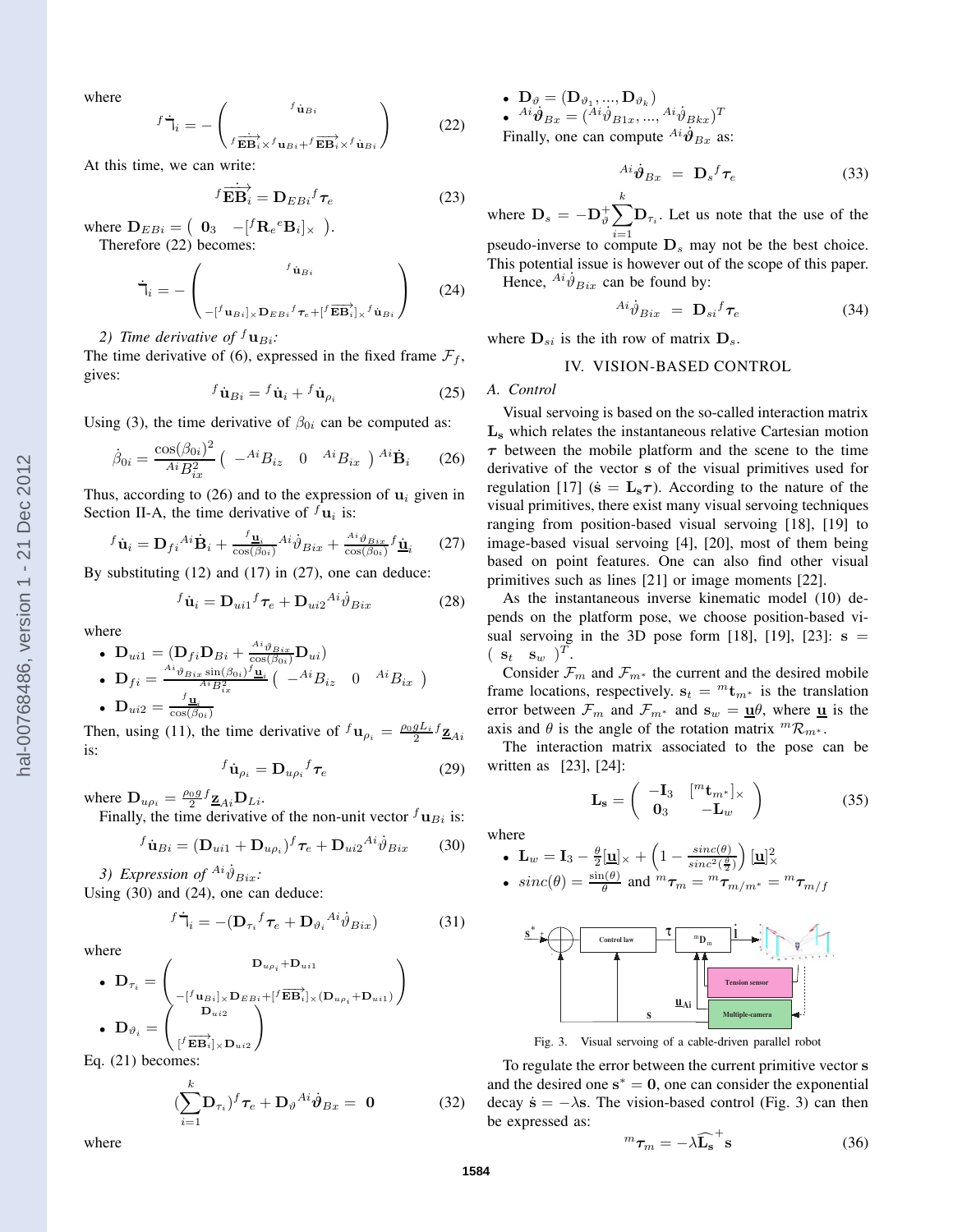With  ${}^f\tau_e = D_t{}^m\tau_m$  and using (36), (10) becomes:

$$
\dot{\mathbf{q}} = {}^{m} \mathbf{D}_{m} {}^{m} \boldsymbol{\tau}_{m} = -\lambda {}^{m} \mathbf{D}_{m} \widehat{\mathbf{L}_{\mathbf{s}}}^{+} \mathbf{s}
$$
 (37)

where  $\mathbf{D}_t = \begin{pmatrix} f_{\mathbf{R}_m} & f_{\mathbf{R}_m}[\mathbf{m}_{\mathbf{E}\mathbf{m}}]_x \\ \mathbf{0}_{\mathbf{R}} & f_{\mathbf{R}} \end{pmatrix}$  $\mathbf{0}_3$  f  $\mathbf{R}_m$ ) and  $^mD_m = \frac{1}{r_c} \mathbf{D}_a \mathbf{D}_t$ .

*B. Examples of measured variables and parameters to identify*

Note that the instantaneous inverse kinematic model (10) depends on  ${}^f{\bf T}_m$ , the rigid transformation between the mobile and the fixed frame which defines the pose of the platform. It depends also on the tangents  $f_{\mathbf{u}_{Ai}}$  to the cables at their drawing points, which we plan to measure by vision, and on some constant (calibration) parameters ( ${}^bA_i$ ,  ${}^eB_i$ , the transformations  ${}^m\mathbf{T}_e$  and  ${}^f\mathbf{T}_b$ ). Let us also note that only information from the vision sensor are used to define the interaction matrix given in (35), using  ${}^m{\bf T}_{m^*} = {}^m{\bf T}_f{}^f{\bf T}_{m^*}$ .

We plan to use 12 cameras. 4 cameras are used to measure the pattern position (one at the top of each post). Additionally, 4 stereo pairs should allow us to measure the tangent direction at the cable drawing points. This particular setup is not the only possible one but has been selected based on practical constraints. All kinematic parameters are expressed in a reference frame  $\mathcal{F}_f = \mathcal{F}_{c_j}$  attached to the base frame.



In the instantaneous inverse kinematic model (10), we need to define the rotation  $^{Ai}$ **R**<sub>b</sub> which depends on the angle  $\gamma_i$ as shown in (1). This angle can also be computed using  $\gamma_i = \tan^{-1}(\frac{b_{u_{Airy}}}{b_{u_{Airy}}}$  $\frac{\partial u_{Aiy}}{\partial u_{Aix}}$ , where  ${}^{b}\underline{\mathbf{u}}_{Ai} = {}^{b}\mathbf{R}_f{}^f \underline{\mathbf{u}}_{Ai}$ . We need also the angle  $\beta_{0i}$  defined in (3). This angle can be computed using the following expressions of the attachment point  $B_i$ :

$$
\begin{cases} A^i \mathbf{B}_i = {}^{Ai} \mathbf{R}_b ({}^b \mathbf{R}_f {}^f \mathbf{B}_i + {}^b \mathbf{t}_f) + {}^{Ai} \mathbf{t}_b \\ {}^f \mathbf{B}_i = {}^f \mathbf{R}_m {}^m \mathbf{B}_i + {}^f \mathbf{t}_m \end{cases} \tag{38}
$$

where  ${}^f{\bf R}_m$  and  ${}^f{\bf t}_m$  can be measured by vision and  ${}^m{\bf B}_i$ is a constant parameter.

The instantaneous inverse kinematic model (10) depends also on the length  $L_i = \int f \overrightarrow{A_i B_i}$  of cable i supposed to be massless (straight line) and on the component  $^{Ai}\vartheta_{Bix}$  of the force applied to the cable at its attachment point  $B_i$ .

Using (6), the non-unit vector  $^f\mathbf{u}_{Bi}$  can be computed as:

$$
{}^{f}\mathbf{u}_{Bi} = {}^{f}\boldsymbol{\vartheta}_{Bi} = -{}^{Ai}\partial_{Ai}{}^{f}\underline{\mathbf{u}}_{Ai} + \rho_0 g L_i {}^{f}\underline{\mathbf{z}}_{Ai}
$$
(39)

where  ${}^f\mathbf{z}_{Ai} = {}^f\mathbf{R}_b{}^b\mathbf{z}_{Ai}$  and  ${}^{Ai}\vartheta_{Ai}$  is given by a tension sensor (possibly indirectly).

Consequently, using  $^{Ai}\theta_{Bi} = {^{Ai}\mathbf{R}_b}^b\mathbf{R}_f f \theta_{Bi}$ , one can compute  $^{Ai}\vartheta_{Bix} = {^{Ai}\underline{\mathbf{x}}_{Ai}^T}^{Ai}\vartheta_{Bi}.$ 

#### V. SIMULATION RESULTS

The vision-based control strategy introduced in the previous section is validated by means of a CoGiRo cabledriven parallel robot simulation (Fig. 4). CoGiRo is a 6-DOF large-dimension parallel cable-driven robot. It has a moving platform (end-effector) connected to a fixed base by 8 driving cables of varying lengths  $l_i$ ,  $i \in 1...8$  (k = 8). Each cable (Fig. 4) is attached to the moving platform at point  $B_i$  and extends from the base at point  $A_i$ .

In the simulation,  ${}^b \mathbf{E} = (0,0,0)^T m$  and  $(\theta_x, \theta_y, \theta_z)^T =$  $(0, 0, 0)^T$  defines the initial configuration of the CoGiRo platform simulation. The desired one (Fig. 5) is  ${}^{b}E^*$  =  $(2,1,1)^T m$  and  $(\theta_x^*, \theta_y^*, \theta_z^*)^T = (0, 10^\circ, 20^\circ)^T$ .

In a first simulation, we choose three geometric characteristic cases (dimensions: width x length x height) of the CoGiRo robot. Tab. II presents the angles  $d\beta_i = \beta_i - \beta_{0i}$ (See Fig. 2 for the definition of these angles), in the desired position.  $d\beta_i$  increases according to the dimensions of the robot which confirms that the cables can not be considered as a straight lines segments, in the case of a large-dimension parallel cable-driven robots.



TABLE II EVOLUTION OF  $d\beta_i = \beta_i - \beta_{0i}$  (DEGREES).



Fig. 5. Desired (left) and initial (right) position of the CoGiRo robot.

In a second simulation, we choose the dimensions of the real CoGiRo robot (10.8 x 14 x 5.5 m (width x length x height)). To show the robustness of the proposed vision-based control, we added noise to the estimation of the Cartesian pose  ${}^f{\bf T}_m$ . We define at each time a sample random noise for translation with maximal value of 5 cm. We also added noise to the rotation angles, with amplitude of  $2^\circ$ . Assuming that the directions of the tangents to the cable curves at their drawing points is essentially a unit vector, the added noise can be modeled by a rotation of the unit vector in each direction. Consequently, we define at each time a sample random rotation axis and a positive rotation angle with maximal amplitude of  $0.2^{\circ}$ .

Fig. 6 shows a potentially good robustness. As expected, the Cartesian errors converge exponentially to final errors displayed in Table III, with a perfect decoupling. The 3D trajectory of the mobile platform (Fig. 7) is linear in the fixed reference frame  $\mathcal{F}_f = \mathcal{F}_{cj}$ , which confirms the properties of the 3D pose visual servoing.

Table III presents mean values and standard deviations of the final error vector norm. These accuracy results are deemed satisfactory enough for such a large-dimension parallel robot.